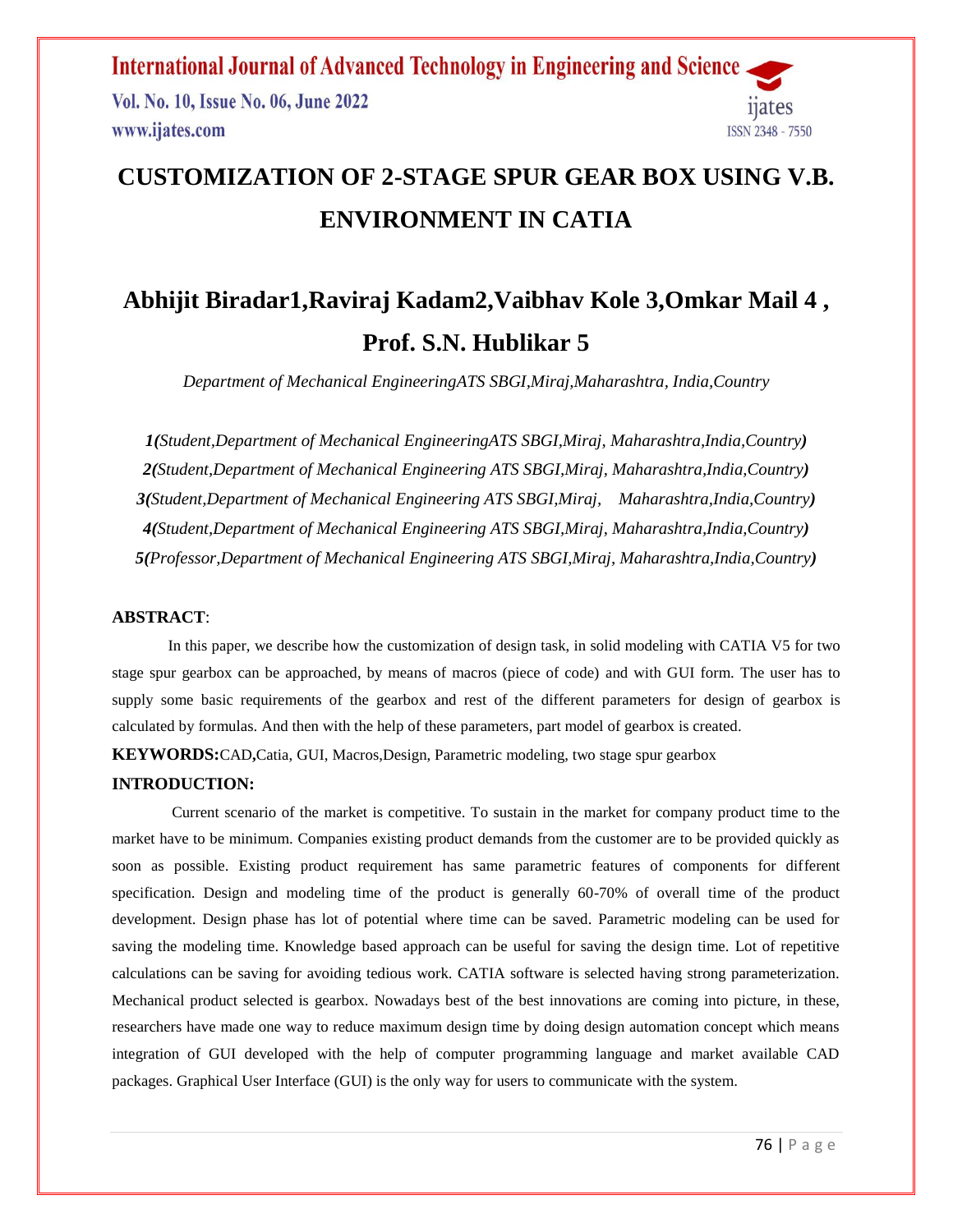### **International Journal of Advanced Technology in Engineering and Science** Vol. No. 10, Issue No. 06, June 2022 www.ijates.com ISSN 2348 - 7550

But no specific software is available for the design of a specific product. So by this dissertation approach it is very important to make one tailor-made software which will be useful for complete design of a specific component and output of the software should easily be integrated with other modeling software. In this with use of Macro which means program written for specific task. For developing advanced macros for special needs Catia V5 is an open system. Macros may be useful for creating, analyzing, measuring, modifying. Translating, optimizing surfaces, solids, wireframes and more. Macros are useful for part operation,assembly operation and all multidisciplinary applications.

#### **LITERATURE REVIEW**:

Many research attempts have been made in the area of parametric modeling.

Ruchik D. Trivedi et al [1]discussed about integrating the commercially available package Pro/E with Microsoft Excel spreadsheet for 3D parametric modeling. Various product variants of the inner ring of spherical roller bearing have been executed by parametric designing concept in Pro/Engineer Wildfire. Umesh Bedse et al [2] discussed about developed GUI is made for the case study of design of CI engine parts like cylinder head, cylinder block, piston and crankshaft. CI engine is having many numbers of mechanical components, but parts named above are the most important parts of any CI engine. So design of these parts is useful to take into account to develop a GUI. And creo software is used for modeling.Indrajitsinh J. Jadeja et al [3]discussed about the work reviews the procedural steps involved in the design of couplings and the development of the software package using visual basic as a tool for the design. This system is carried out on the case study of flange coupling and standard design equation being carried out together with the use of programming software and use CREO as modeling software. Dhaval b. shah et al [4]discussed about the 3D models for flange type coupling and related dimension database in Microsoft Excel have been prepared. This Excel sheet has been linked with Autodesk Inventor to transfer data and relate to respective features of the part. User can update the model just by modifying the sheet. This takes comparatively very less time to generate complex part models with respect to generating them individually. This automation can further be proceeded by exporting models to the analysis or CAM package.L.Karikalan et al [5]discussed about the the main purpose of this assignment is to provide a gear box with Low reduction ratio, low weight and efficient for engine up to 500cc. It should also be used in "All Terrain" vehicles.

#### **MATIRAL & MATHODOLOGY**

#### **CATIA V5**

CATIA (Computer Aided Three Dimensional Interactive Application) is a multi-platform CAD/CAM/CAE commercial software suite developed by French company Dassault Systems and it is marketed world-wide by IBM. Catia is the world's leading CAD/CAM/CAE software. For developing advanced macros for special needs Catia V5 is open system. A macro is a series of functions, written in a scripting language, that you group in a single command to perform the requested task automatically. These macros may be useful for creating, analyzing, measuring, modifying. Translating, optimizing surfaces, solids, wireframes and more. Macros are used to save time, reduce the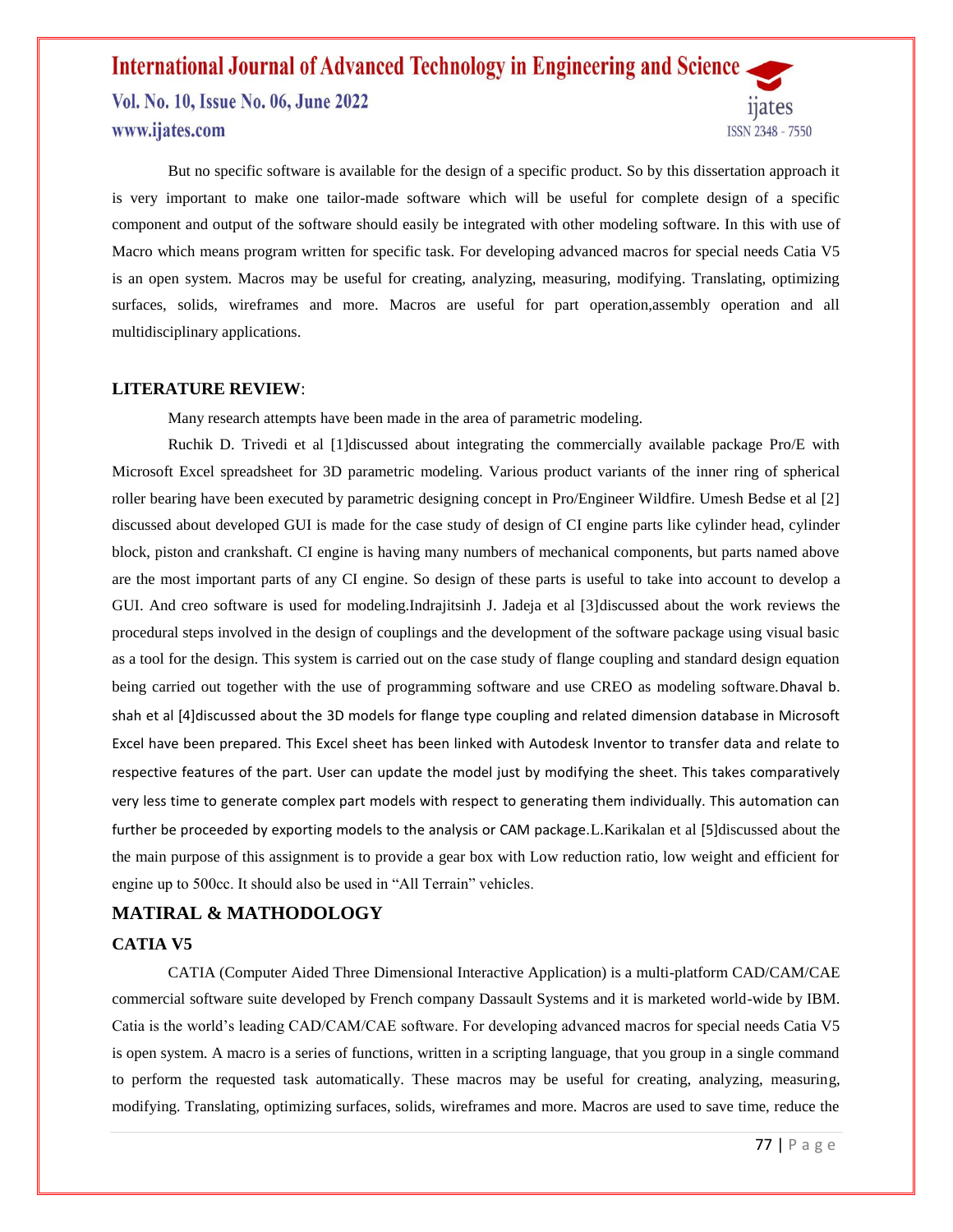Vol. No. 10, Issue No. 06, June 2022 www.ijates.com



possibility of human error by automating repetitive processes, standardization, improving efficiency, expanding Catia's capabilities, and for streamlining tasks. For creating basic structure and basic flow of program we require inputs, outputs, and supporting data from the user.Catia provides customization capability. In Catia the part Objects, which are used for developing part model i.e. three dimensional object are structured under a automation tree.

### **CATIA V5 MACROS**

A macro is a series of functions, written in a scripting language, that you group in a single command to perform the requested task automatically. In simple it is a piece of code written in certain programming language which groups a set of operation that defines a certain task. For each task separate code is written and assembled together by usingforms.

#### **CATIA Customization/Automation Objects**

In CATIA the part objects, which are used for developing part model i.e. three dimensional object are structured under a tree as shown in the following figure. As and when needed the part object can be extracted with the macro programming for customization or automation of CATIA V5 The Part Document object aggregates, or includes, the part tree structure starting with the Part object located at the top of the part specification tree. These Part Document objects are: Origin Element, Geometric Elements, Bodies and Part objects are: Constraints, Relations, Parameters, and Factory3D, Shape Factory (Sketches, Geometric Elements, and Shapes)



**Fig 1: Part Modeling Object Tree**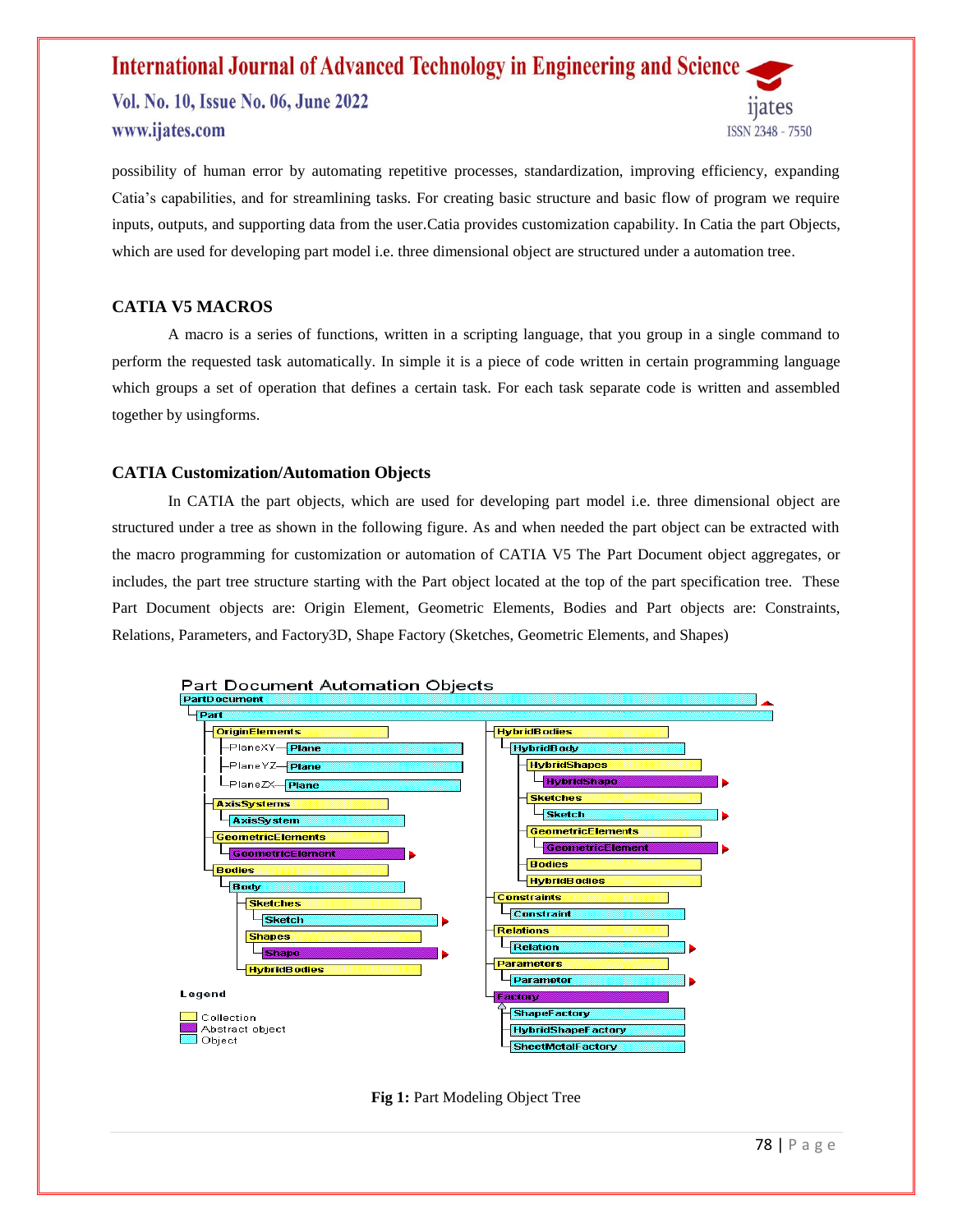Vol. No. 10, Issue No. 06, June 2022 www.ijates.com



### **Methodology**



2. As the input parameters are given from calculate module we get the value which is best suitable according to design procedure

of gearbox

3. As user fill that value into the input module value the design is getting checked

4. And gear dimensions are generated and model is generated.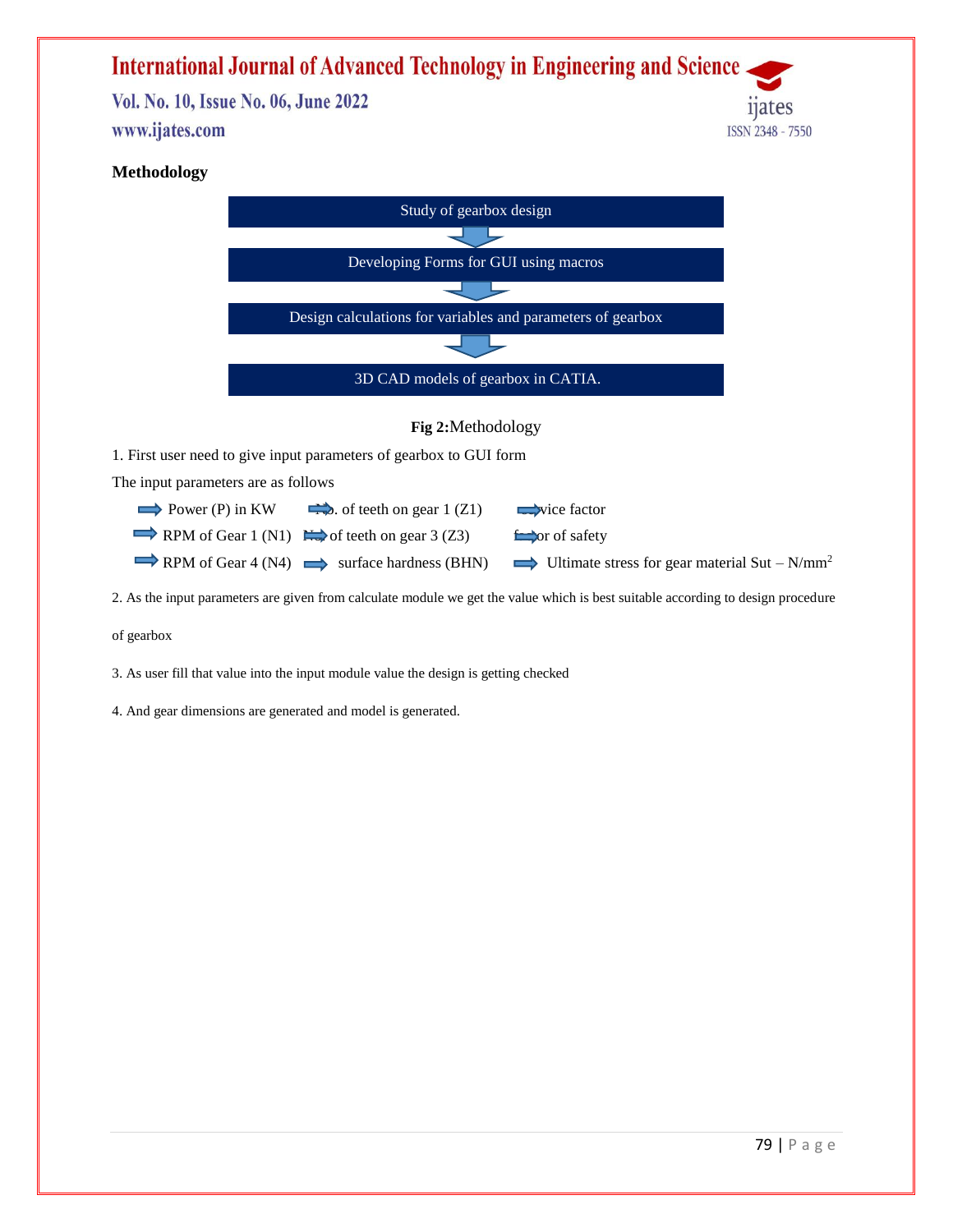Vol. No. 10, Issue No. 06, June 2022 www.ijates.com

ijates ISSN 2348 - 7550

| <b>Input Data</b>           |       |            |                             |                        |
|-----------------------------|-------|------------|-----------------------------|------------------------|
| Power (P)                   | 10    | KW         |                             | <b>Gear Dimensions</b> |
| RPM Gear-1 (N1)             | 1440  | <b>RPM</b> | Module (m)                  | 5                      |
| RPM Gear-4 (N4)             | 90    | <b>RPM</b> | Face Width (b)              | 50                     |
| No. of Teeth on Gear-1 (Z1) | 18    | (Min. 18)  | Addendum (a)                | 5                      |
| Lewis Form Factor (Y)       | 0.308 | N/mm2      | Dedendum (d)                | 6.25                   |
| UTS for Gear Material (Sut) | 600   | N/mm2      | Tooth Thickness (t)         | 7.852                  |
| Surface Hardness (BHN)      | 340   |            | Fillet Radius (r)           | $\overline{2}$         |
| Service Factor (Cs)         | 1.5   |            | Gear 1                      |                        |
| Factor of Safety (fs)       | 1.5   |            | Pitch Circle Diameter (dp1) | 90                     |
| Design For First Stage      |       |            | Addendum Circle Dia. (da1)  | 100                    |
| <b>Calculate Module</b>     |       |            | Dedendum Circle Dia. (dd1)  | 77.5                   |
| Module (m)                  | 4.16  |            | No. of Teeth. (Z1)          | 18                     |
| Input Std. Module (stdm)    | 5     |            | Gear <sub>2</sub>           |                        |
|                             |       |            | Pitch Circle Diameter (dp2) | 360                    |
| <b>Check Design</b>         |       |            | Addendum Circle Dia. (da2)  | 370                    |
| FOS for Dynamic Load        | 2.14  |            | Dedendum Circle Dia. (dd2)  | 347.5                  |
| <b>FOS for Wear</b>         | 1.85  |            | No. of Teeth. (Z2)          | 72                     |

**Figure 3:** Developed GUI

| iod<br>Formulas: Spur Gear with Formula                                                                                            |                                                                                          |                                                                                             | $\times$                                                  |                                                                      |              |
|------------------------------------------------------------------------------------------------------------------------------------|------------------------------------------------------------------------------------------|---------------------------------------------------------------------------------------------|-----------------------------------------------------------|----------------------------------------------------------------------|--------------|
| 鄙<br>Filter On Spur Gear with Formula<br>Filter Name:<br>Filter Type: Renamed parameters<br>Double click on a parameter to edit it |                                                                                          |                                                                                             | Import                                                    | Annel                                                                |              |
| Parameter<br>Z1<br>m<br>Rp<br>Rb<br>Ra<br>Rd<br>`Addendum dia`<br>Edit name or value of the current parameter                      | Value<br>25<br>3 <sub>mm</sub><br>37.5mm<br>35.25mm<br>40.5mm<br>33.75mm<br><b>156mm</b> | Formula<br>$= Z1* m/2$<br>$= 0.94*Rp$<br>$=$ Rp+m<br>$=$ Rp-(1.25*m)<br>$=$ deleted_PCD+2*m | Active<br>$\land$<br>yes<br>yes<br>yes<br>yes<br>yes<br>٧ | $D_{\cdots}$ x                                                       |              |
| $\sqrt{21}$                                                                                                                        |                                                                                          | $\overline{\Xi}$<br>25                                                                      |                                                           | 嚩                                                                    |              |
| New Parameter of type Real<br>Delete Parameter                                                                                     | Vith Single Value                                                                        | $\overline{\phantom{a}}$<br>OK                                                              | Add Formula<br>Delete Formula<br>Apply<br>Cancel          | <b>Tools</b><br>$\mathbf x$<br><b>◎ ⑧ 广 13 日 弘 昌 ◎ PartBody</b><br>⊻ | Proc<br>ାଣ୍ଡ |

**Figure 4:** Spur gear with formula

**Design calculations**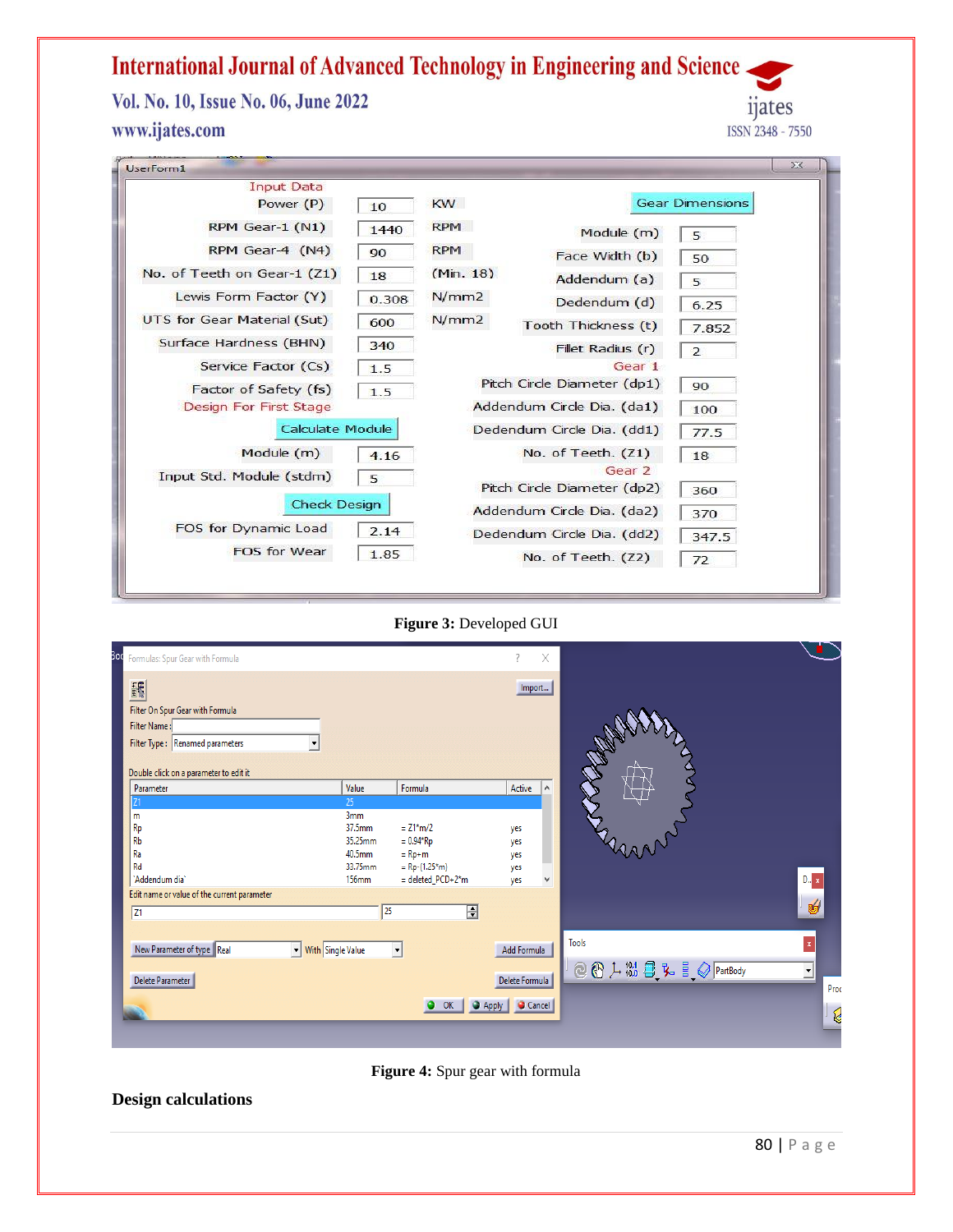Vol. No. 10, Issue No. 06, June 2022 www.ijates.com



 $Notation$  Value Unit  $\parallel$ 

| <b>Input Data</b>                          |                |                 |                                     |
|--------------------------------------------|----------------|-----------------|-------------------------------------|
| Power to be transmitted                    | ${\bf P}$      | 10              | <b>KW</b>                           |
| RPM of Input Shaft (Gear 1)                | N1             | 1440            | <b>RPM</b>                          |
| RPM of Output Shaft (Gear 4)               | N <sub>4</sub> | 90              | <b>RPM</b>                          |
| Minimum number of teeth for Gear 1         | Z1             | 18              | Min 18 for 20 Degree Pressure angle |
| Lewis form Factor for Gear 1               | Y1             | 0.308           |                                     |
| UTS of Gear material                       | Sut            | 600             | N/mm2, Mpa                          |
| <b>Surface Hardness for Gears</b>          | <b>BHN</b>     | 340             |                                     |
|                                            |                |                 | Maximum torque or                   |
| Service factor                             | Cs             | 1.5             | starting torque /Rated torque       |
| Factor of Safety                           | fs             | 1.5             |                                     |
|                                            |                |                 |                                     |
| <b>Assumptions</b>                         |                |                 |                                     |
| Gear teeth pressure angle                  | $\Box$         | 20              |                                     |
| Pitch line velocity                        | V              | $5\overline{)}$ | m/s                                 |
| Ratio b/m                                  | b/m            | 10              |                                     |
| Material for all gears is considered same, |                |                 |                                     |
| the pinion is weaker than gear,            |                |                 |                                     |
| Hence it is necessary to design for Pinion |                |                 |                                     |
| i.e. Gear 1                                |                |                 |                                     |
|                                            |                |                 |                                     |

#### A **Module Based on Beam Strength**

| <b>Velocity Factor</b>                    | Cv       | 0.375       |            |  |
|-------------------------------------------|----------|-------------|------------|--|
| Permissible bending stress for gear teeth | $\Box b$ | 200         | N/mm2      |  |
| Torque transmitted by Gear 1              | Mt       | 66305.96223 | <b>Nmm</b> |  |
|                                           |          |             |            |  |
| Module step-1                             |          | 19096117    |            |  |
| Module step-2                             |          | 22.50       |            |  |
| Module step-3                             |          | 5987520.000 |            |  |
| Module step-4                             |          | 71.760      |            |  |
| Module Based on Beam Strength             | m'       | 4.16        |            |  |

### B **Selection of Module & FOS For Beam Strength & Wear Strength**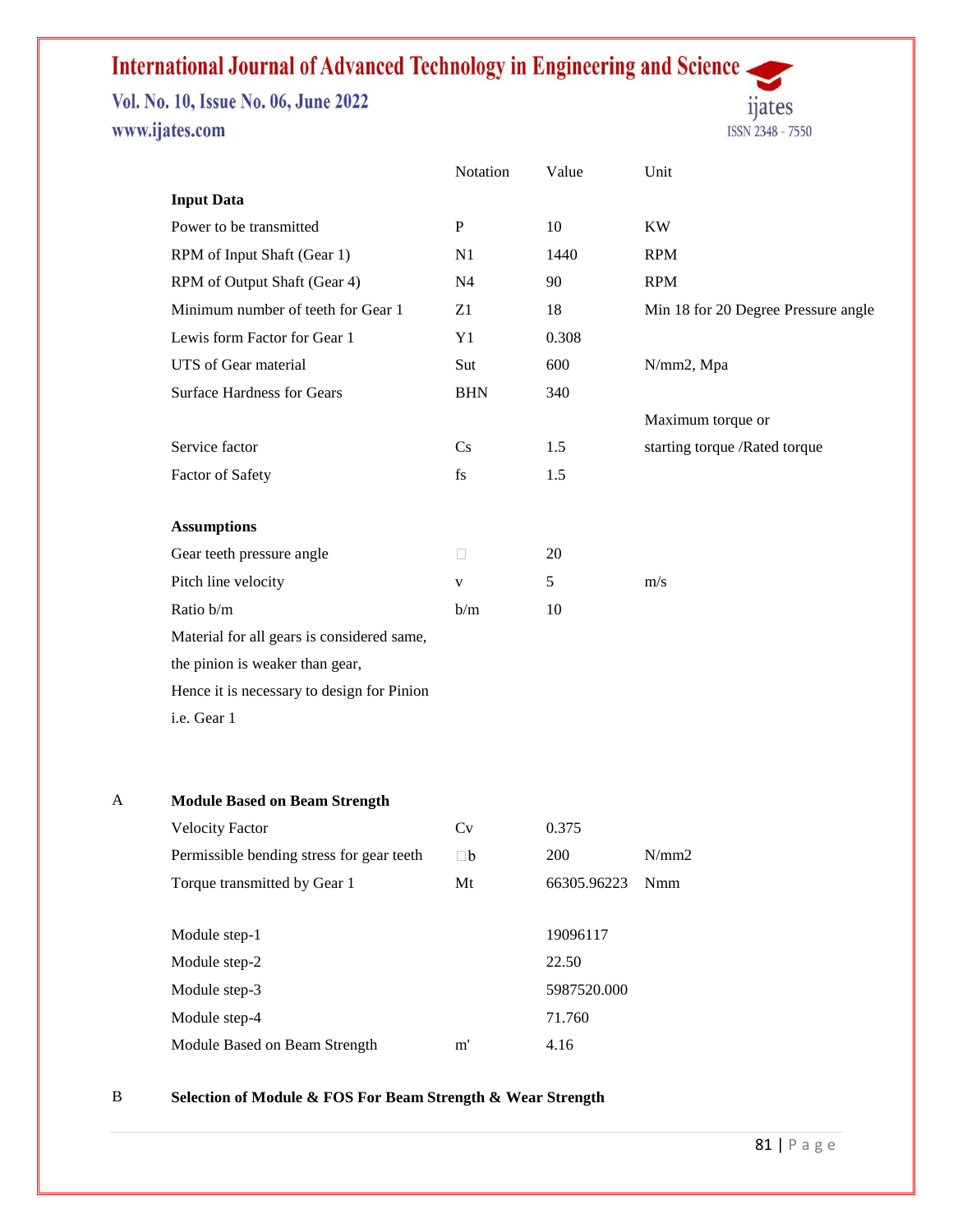Vol. No. 10, Issue No. 06, June 2022 www.ijates.com



|    | Standardized Module                     | stdm          | 5             |           |  |
|----|-----------------------------------------|---------------|---------------|-----------|--|
|    | Pitch Circle diameter for Gear 1        | dp1           | 90            | mm        |  |
| B1 | <b>FOS For Considering Dynamic load</b> |               |               |           |  |
|    | Tangential force due to rated torque    | Pt            | 1473.465827   | ${\bf N}$ |  |
|    | Actual Pitch line velocity              | Va            | 6.78672       | m/s       |  |
|    | <b>Velocity Factor</b>                  | Cv            | 0.30654       |           |  |
|    | Effective load                          | Peff          | 7210.1987     |           |  |
|    | <b>Beam Strength</b>                    | Sb            | 15400.000     | ${\bf N}$ |  |
|    | FOS Considering Dynamic load            | Fsb           | 2.1359        |           |  |
| B2 | <b>FOS For Wear or Pitting Failure</b>  |               |               |           |  |
|    | Total transmission ratio                | $\mathbf{i}$  | 16            |           |  |
|    | Speed reduction at each stage           | i1            | 4.000         |           |  |
|    |                                         | Z2'           | 72.000        |           |  |
|    | Number of teeth for Gear 2              | $\mathbf{Z}2$ | 72            |           |  |
|    | Pitch Circle diameter for Gear 2        | dp2           | 360           | mm        |  |
|    | Width of gear tooth                     | $\mathbf b$   | 50            | mm        |  |
|    | Ratio factor for external gears         | Q             | 1.6000        |           |  |
|    | Load stress factor                      | $\bf K$       | 1.8496        |           |  |
|    | Wear strength for Gear                  | Sw            | 13317.12000 N |           |  |
|    | FOS for wear load                       |               | 1.84698       |           |  |
|    |                                         | Fsw           |               |           |  |

IF Fsw is less than 1, Message Box Increase Module

IF Fsw is more than 1, Message Box Design is safe against wear load

#### **Gear Dimensions** E.g. (2008) 2014 2022 2022 2023 2024 2022 2022 2023 2024 2022 2023 2024 2022 2023 2024 2025 2026 2027

| Module     | m |    | $\rm mm$ |  |
|------------|---|----|----------|--|
| Face Width | Ð | 50 | $\rm mm$ |  |
| Addendum   | u |    | $\rm mm$ |  |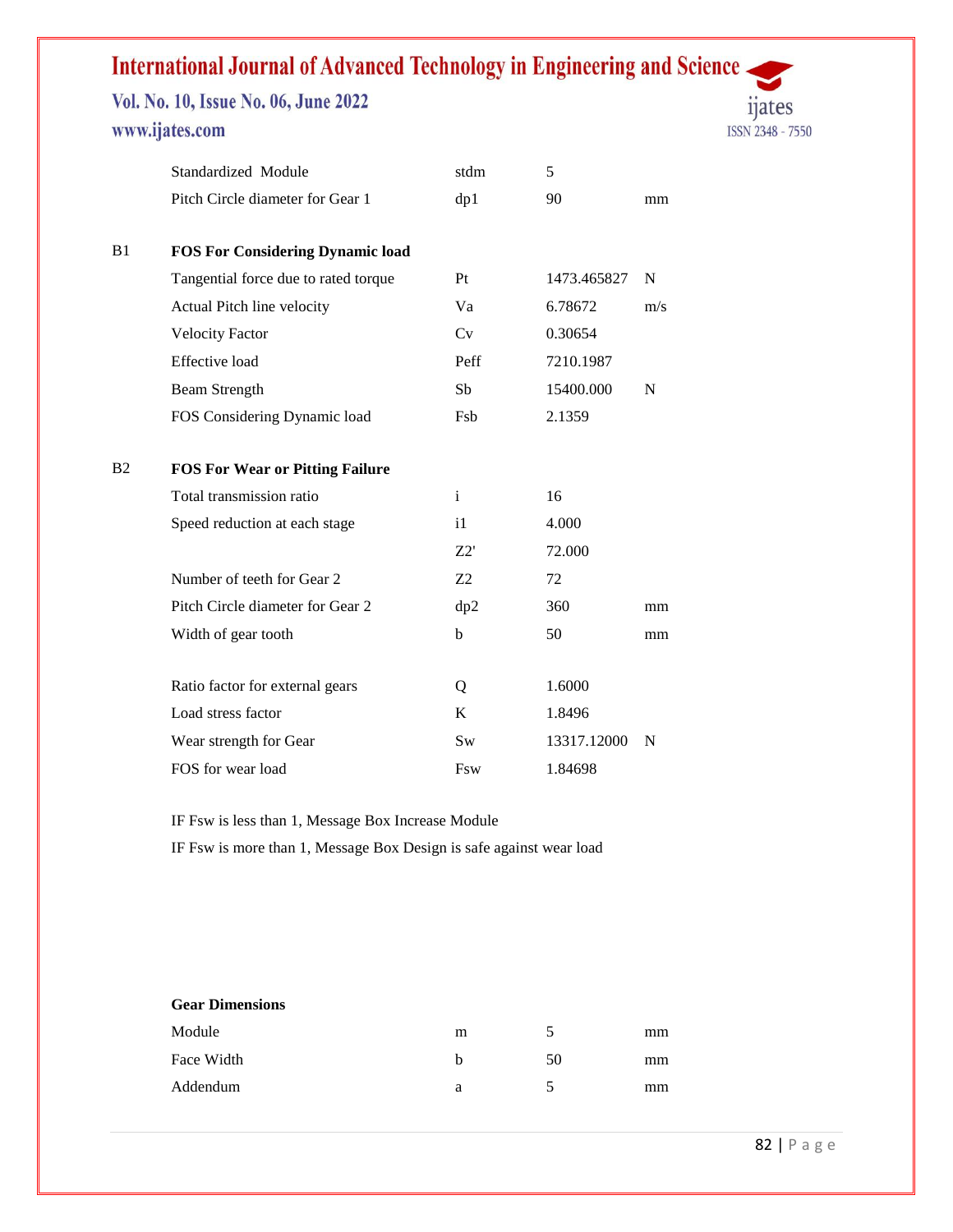Vol. No. 10, Issue No. 06, June 2022 www.ijates.com



| <b>Tooth Thickness</b><br>7.854<br>t<br>mm     |
|------------------------------------------------|
| 2<br>Fillet radius<br>$\bf r$<br>mm            |
| Gear 1                                         |
| 90<br>dp1<br>Pitch Circle diameter<br>mm       |
| 100<br>Addendum Circle diameter<br>da1<br>mm   |
| 77.5<br>Dedendum Circle Diameter<br>dd1<br>mm  |
| Z1<br>18<br>Number of teeth                    |
| Gear 2                                         |
| Pitch Circle diameter<br>360<br>dp2<br>mm      |
| Addendum Circle diameter<br>370<br>da2<br>mm   |
| Dedendum Circle Diameter<br>347.5<br>dd2<br>mm |
| Z2<br>Number of teeth<br>72                    |



Figure 5: model for assembly of gearbox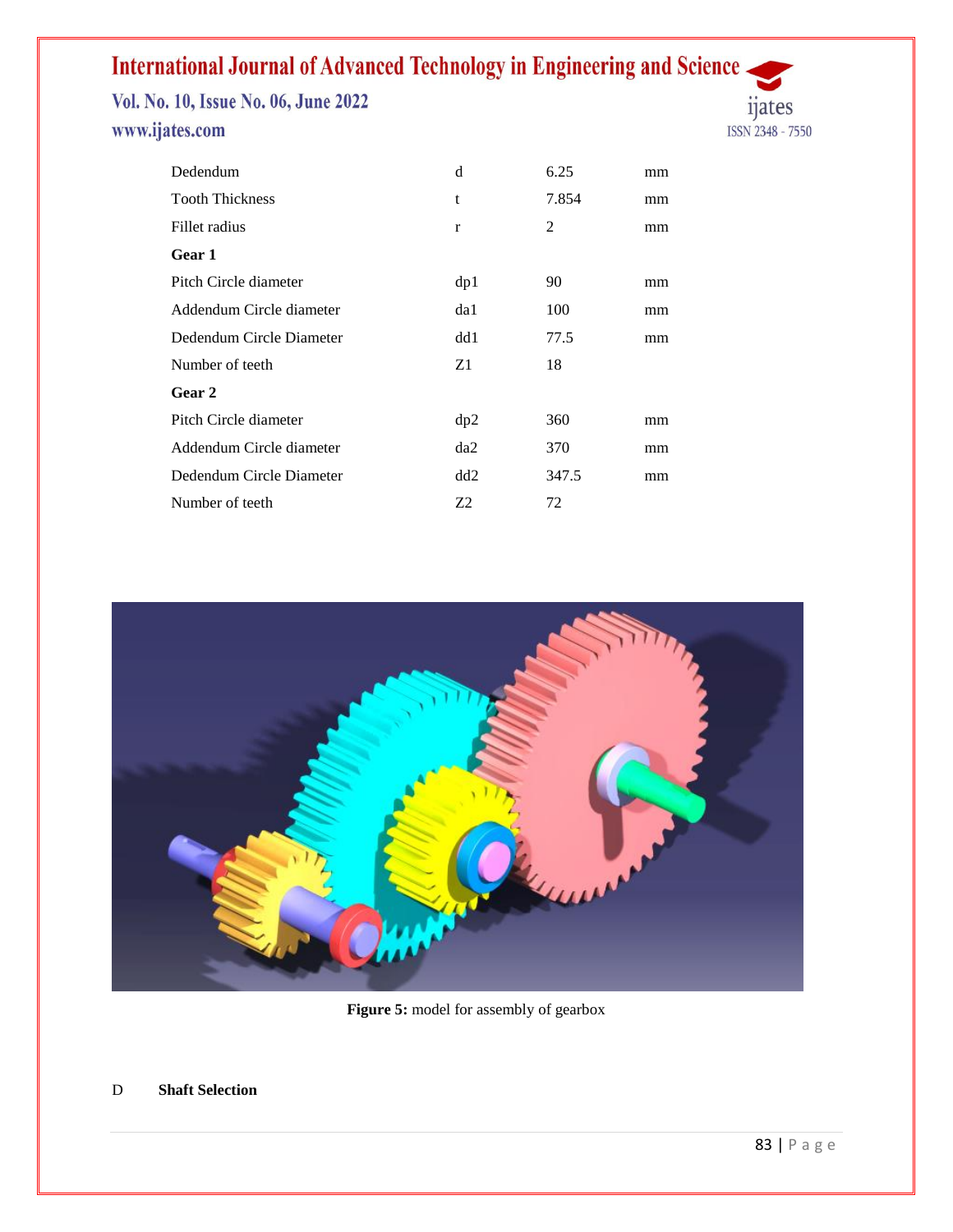Vol. No. 10, Issue No. 06, June 2022 www.ijates.com



| Shaft 1                                       |            |                |             |                                |
|-----------------------------------------------|------------|----------------|-------------|--------------------------------|
| Center Distance between Gear1 &               |            |                |             |                                |
| Gear <sub>2</sub>                             | C1         | 225            | mm          | $(dp1+dp2)/2$                  |
| Center Distance between Gear3 &               |            |                |             |                                |
| Gear <sub>4</sub>                             | C2         | 225            | mm          | $(dp3+dp4)/2$                  |
|                                               |            |                |             |                                |
| ASME code for Bending moment                  | kb         | 1.5            |             |                                |
| ASME code for torsional moment                | kt         | 1              |             |                                |
| <b>Assumptions</b>                            |            |                |             |                                |
| Factor of Safety for shaft 1                  | Fss        | $\overline{c}$ |             |                                |
| Distance Between Bearings on Shaft            |            |                |             |                                |
| 1                                             | L1         | 200            | mm          |                                |
| Permissible Shear Stress                      | Ssy        | 108            | N/mm2       | $0.18*$ Sut                    |
| Gears are fixed on shaft by Keyways,          |            |                |             |                                |
| Therefore                                     | tmax       | 40.5           | N/mm2       | $0.75*Ssy/Fss$                 |
|                                               |            |                |             |                                |
| Tangential Force at Gear 1 (C)                | Ftc        | 1473.466       | $\mathbf N$ | T1x2/dp1                       |
| Axial Force at Gear 1                         | Fac        | 536.298        | ${\bf N}$   | Ftc* tan20                     |
| Resultant force at C                          | Fct        | 1568.030       | N           | Ftc/Cos20                      |
|                                               |            |                |             | 3.142/4*dp1*dp1*b* (7.85*10^(- |
| Weight of Spur Gear 1                         | Ws1        | 24.499         | $\mathbf N$ | $(6)$ <sup>*9.81</sup>         |
| Total Resultant Force at C                    | Fc         | 1592.528       |             |                                |
| Reactions at A                                | Ra         | 796.264        | $\mathbf N$ | $Fc*(L1/2)/L1$                 |
| Reactions at B                                | Rb         | 796.264        | $\mathbf N$ | Fc-Ra                          |
| Maximum Bending moment at C                   | Mbc        | 79626.40518    | Nmm         | Fc*L1/4                        |
| Equivalent twisting moment                    | Te1        | 136610.0309    |             | $Sqrt((Kb*Mbc)^2+(Kt*Mt)^2)$   |
| Shaft 1 Diameter cube                         | $d1^{3}$   | 17176.76477    |             | $(16/(3.142*tmax))*Te$         |
| Shaft 1 Diameter                              | ${\rm d}1$ | 25.802         |             |                                |
|                                               |            | 25.00          | mm          |                                |
| Considering next standard value for           |            |                |             |                                |
| <b>Shaft Diameter</b>                         |            |                | 27.00       | mm                             |
|                                               |            |                |             |                                |
| Shaft 2<br>Distance Between Bearings on Shaft |            |                |             |                                |
| $\mathfrak{2}$                                | L2         | 180            |             |                                |
|                                               |            |                | mm          |                                |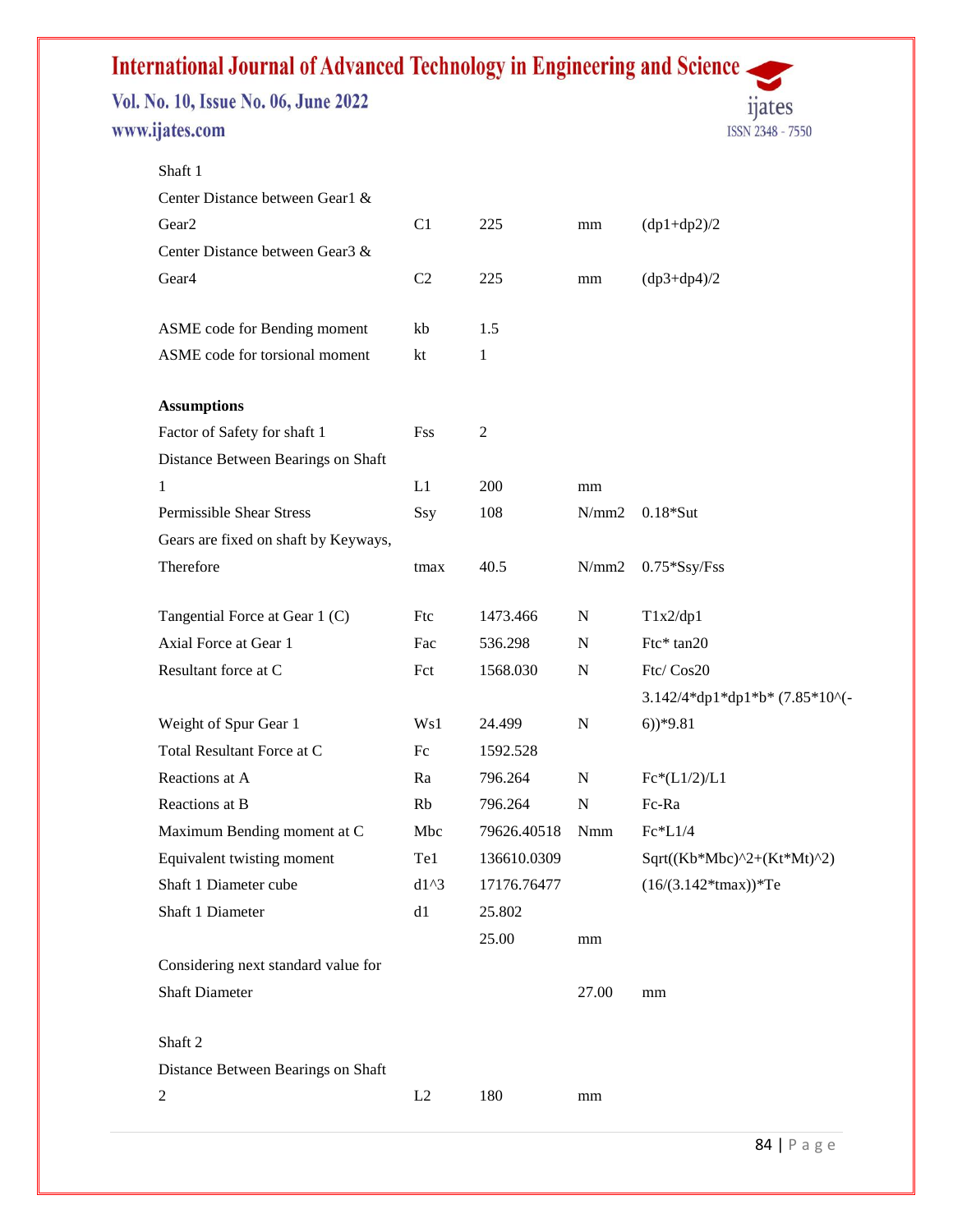Vol. No. 10, Issue No. 06, June 2022 www.ijates.com

Distance Between Bearing and Spur



| Gear 2                              | LEG             | 45          | mm          |                             |
|-------------------------------------|-----------------|-------------|-------------|-----------------------------|
| Distance Between Gear 2 & 3         | LGH             | 90          | mm          |                             |
|                                     | LEH             | 135         |             |                             |
|                                     | <b>LHF</b>      | 45          |             |                             |
| Tangential Force at Gear 2 (G)      | FtG             | 368.366     | ${\bf N}$   | Mt/(dp2/2)                  |
| Weight of Gear 2                    | Wg <sub>2</sub> | 389.9790136 |             |                             |
| Total force at Gear 2               | FG              | 758.345     | $\mathbf N$ |                             |
| Tangential Force at Gear 3 (H)      | FtH             | 1473.466    | ${\bf N}$   | Mt/(dp3/2)                  |
| Weight of Gear 3                    | Wg3             | 24.37369    | $\mathbf N$ |                             |
| Total force at Gear 3               | FH              | 1497.840    |             |                             |
|                                     |                 |             |             | $(FG^*LEG +$                |
| Taking moment at E, Force at F      | RF              | 1312.966004 | N           | $(FH*(LEG+LGH)))/L2$        |
| Force at E                          | RE              | 943.219     | N           | FG+FH-RF                    |
| Bending moment at G                 | MG              | 42444.85418 | Nmm         | RE*LEG                      |
| Bending moment at F                 | MH              | 59083.4702  | <b>Nmm</b>  | RE*LEH-FG*LGH               |
| Maximum Bending moment              | Mmax2           | 59083.4702  | Nmm         |                             |
| <b>Equivalent Twisting moment</b>   | Te <sub>2</sub> | 110683.8183 | Nmm         | Sqrt((Kb*Mmax2)^2+(Kt*T)^2) |
|                                     | $d2^{\wedge}3$  | 13916.91298 |             |                             |
|                                     | d2              | 24.05364907 | mm          |                             |
|                                     |                 | 24          | mm          |                             |
| Considering next standard value for |                 |             |             |                             |
| <b>Shaft Diameter</b>               | d2              | 26          | mm          |                             |
| Shaft 3                             |                 |             |             |                             |
| Distance Between Bearings on Shaft  |                 |             |             |                             |
| 3                                   | L <sub>3</sub>  | 240         | mm          |                             |
| Distance Between Bearing and Spur   |                 |             |             |                             |
| Gear 4                              | LKJ             | 150         | mm          |                             |
|                                     | ${\rm LIK}$     | 90          |             |                             |
| Tangential Force at Gear 4 (K)      | FtK             | 368.366     | ${\bf N}$   | Mt/(dp4/2)                  |
| Axial Force at Gear 14              | Fak             | 134.074     | ${\bf N}$   | Ftk* tan20                  |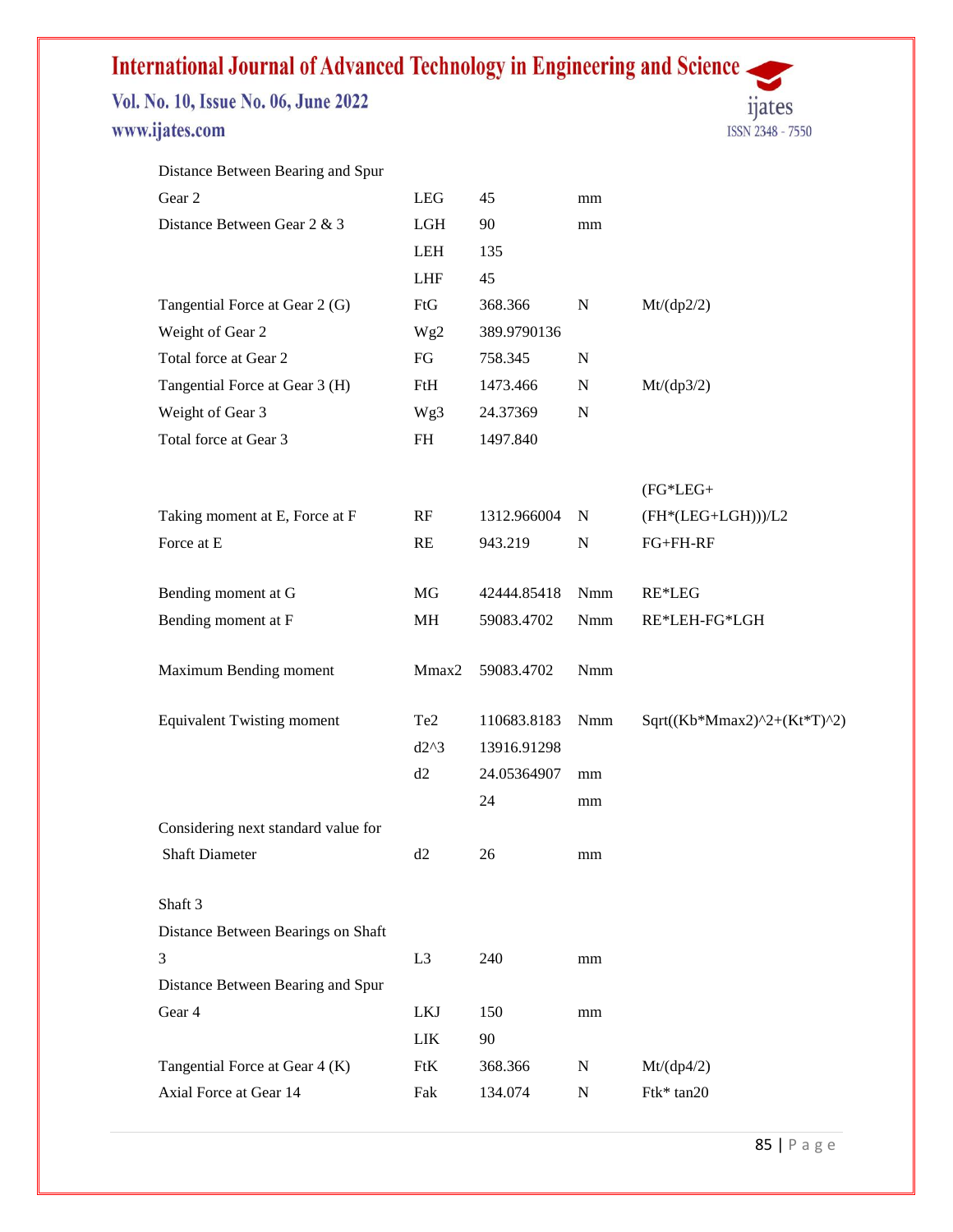Vol. No. 10, Issue No. 06, June 2022 www.ijates.com



|   | Resultant force at k                 | FrK             | 392.007          | ${\bf N}$   | Ftk/Cos20                    |
|---|--------------------------------------|-----------------|------------------|-------------|------------------------------|
|   | Weight of Gear 4                     | Wg4             | 389.979          |             |                              |
|   | Total Force at Gear 4                | Fk              | 781.986          | ${\bf N}$   |                              |
|   | Reaction at J                        | RJ              | 293.245          | ${\bf N}$   | FK*LIK/L3                    |
|   | Reaction at I                        | RI              | 488.742          | ${\bf N}$   | FK-RJ                        |
|   | Maximum Bending moment at K          | MbK             | 43986.73551      | Nmm         | $RI * LIK$                   |
|   | Equivalent twisting moment           | Te3             | 93540.65777      | Nmm         | $sqrt((Kb*MbK)^2+(Kt*Mt)^2)$ |
|   | Shaft 3 Diameter cube                | $d3^3$          | 11761.40482      |             | $(16/(3.142*tmax))*Te$       |
|   | Shaft 3 Diameter                     | d3              | 22.742           | mm          |                              |
|   |                                      |                 | 22.00            | mm          |                              |
|   | Considering next std value for Shaft |                 |                  |             |                              |
|   | Dia                                  | d3              | 30.00            | mm          |                              |
| E | <b>Bearing Selection</b>             |                 |                  |             |                              |
|   | for Shaft-1 Diameter at bearings     |                 | 25               | mm          |                              |
|   | <b>Selected Bearing Number</b>       |                 | 6005             |             |                              |
|   | Load factor / Service Factor (Ks)    |                 | 1.5              |             |                              |
|   | <b>Bearing ID</b>                    |                 | 25               | mm          |                              |
|   | Bearing OD                           |                 | 47               | mm          |                              |
|   | Thickness                            |                 | 12               | mm          |                              |
|   | <b>Static Load Rating</b>            | C <sub>01</sub> | 6.55             | ΚN          |                              |
|   | <b>Dynamic Load Rating</b>           | C1              | 11.9             | KN          |                              |
|   | Radial load at Bearing A             | Fra             | 796.264          | ${\bf N}$   | Ra                           |
|   | Axial Load at Bearing A              | Faa             | $\boldsymbol{0}$ | $\mathbf N$ |                              |
|   | RADIAL LOAD RATING FOR               |                 |                  |             |                              |
|   | <b>BEARING</b>                       | X               | 1                |             |                              |
|   | <b>AXIAL LOAD RATING FOR</b>         |                 |                  |             |                              |
|   | <b>BEARING</b>                       | Y               | 1                |             |                              |
|   | EQUIVALENT DYNAMIC                   |                 |                  |             |                              |
|   | <b>BEARING LOAD</b>                  | Pb              | 1194.396078      |             | $(XF_r+YF_a)*Ks$             |
|   | Bearing life in Revolutions          | LRev            | 989.00           |             | Millions of revolutions      |
|   |                                      |                 |                  |             |                              |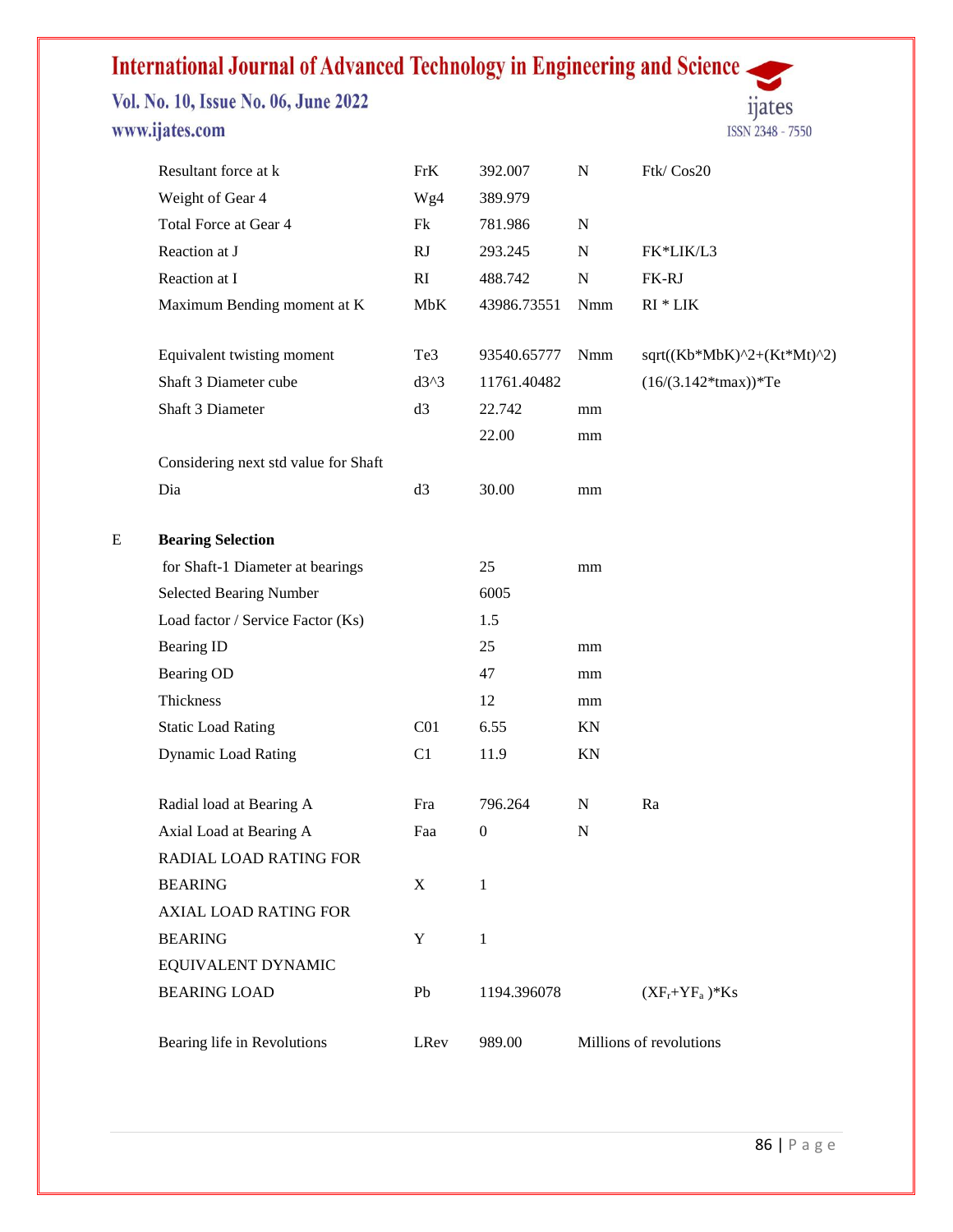Vol. No. 10, Issue No. 06, June 2022 www.ijates.com



**Fig 6**: Drafted View of Gearbox

### **RESULT**

Time estimation of reduced product design timeThis project's major goal is to reduce product design and modelling time for existingproduct requirements by using the same parametric features of components for varied pecifications. The time spent on product design and modelling accounts for 60-70percent of total project time. Because we use parametric modelling, we can cut down on design and modelling time. When we compare the time required withcustomization to the time required without customization, we can see that the timerequired is substantially reduced, from approximately 26 hours to 4 minutes, as shown

**nates** 

ISSN 2348 - 7550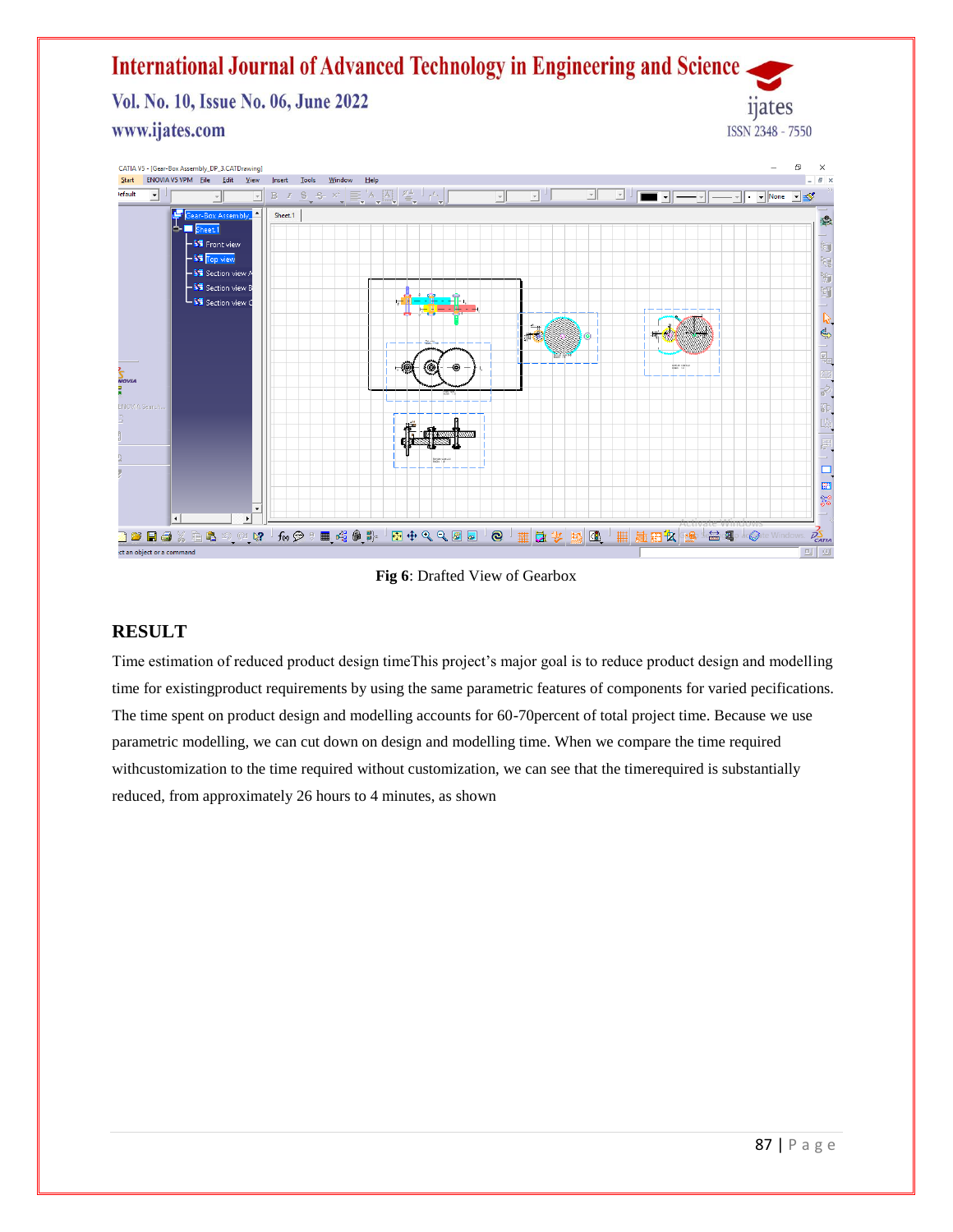Vol. No. 10, Issue No. 06, June 2022 www.ijates.com



Design Automation for two stage Gearbox using VB environment in CATIA.

|        | Time Estimate for Calculations and Model without Customization |                            |  |  |
|--------|----------------------------------------------------------------|----------------------------|--|--|
| Sr.No. | <b>Particular</b>                                              | <b>Time in Minute /Hrs</b> |  |  |
|        | <b>Gear 1 Module Calcualtion</b>                               | 30 min                     |  |  |
|        | <b>FOS For Considering Dynamic load</b>                        | 15                         |  |  |
|        | <b>FOS For Wear or Pitting Failure</b>                         | 15                         |  |  |
|        | <b>Gear Dimensions for Gear 1</b>                              | 15                         |  |  |
|        | 2 Total Calculation time for 4Gears                            | 5 Hrs (75 mins. for each)  |  |  |
|        | 3 Total time for shaft 1,2,3 calculations                      | 6 Hrs (120 mins for each)  |  |  |
|        | 4 Total time for bearing calculation 1,2,3                     | 5 Hrs (75 mins for each)   |  |  |
|        | <b>Total Calculation time</b>                                  | $5+6+5=$<br>16 Hrs         |  |  |
|        | 1 Total Modeling time for 4 gears                              | 3 Hrs (45 mins for each)   |  |  |
|        | 2 Total Modeling time for 3 Shaft                              | 1 Hrs (20 mins for each)   |  |  |
|        | 3 Total Modeling time for 3 bearings, 4 spacers, 3 Keyways     | 3 Hrs (18 mins for each)   |  |  |
|        | 4 Assembly time for gear box                                   | 3 Hrs                      |  |  |
|        | <b>Total Modeling time</b>                                     | $3+1+3+3=10$ Hrs           |  |  |
|        | <b>Total Calculation and Modeling time</b>                     | $16+10=$<br>26 Hrs         |  |  |
|        | <b>Time estimate with Customization</b>                        |                            |  |  |
|        | 1 Time Required for user form feeding input                    | 2 mins                     |  |  |
|        | 2 Time Required for export data and assembly update            | 2 mins.                    |  |  |
|        | <b>Total time</b>                                              | 4 mins.                    |  |  |

Fig 7 . Time Estimating chart.